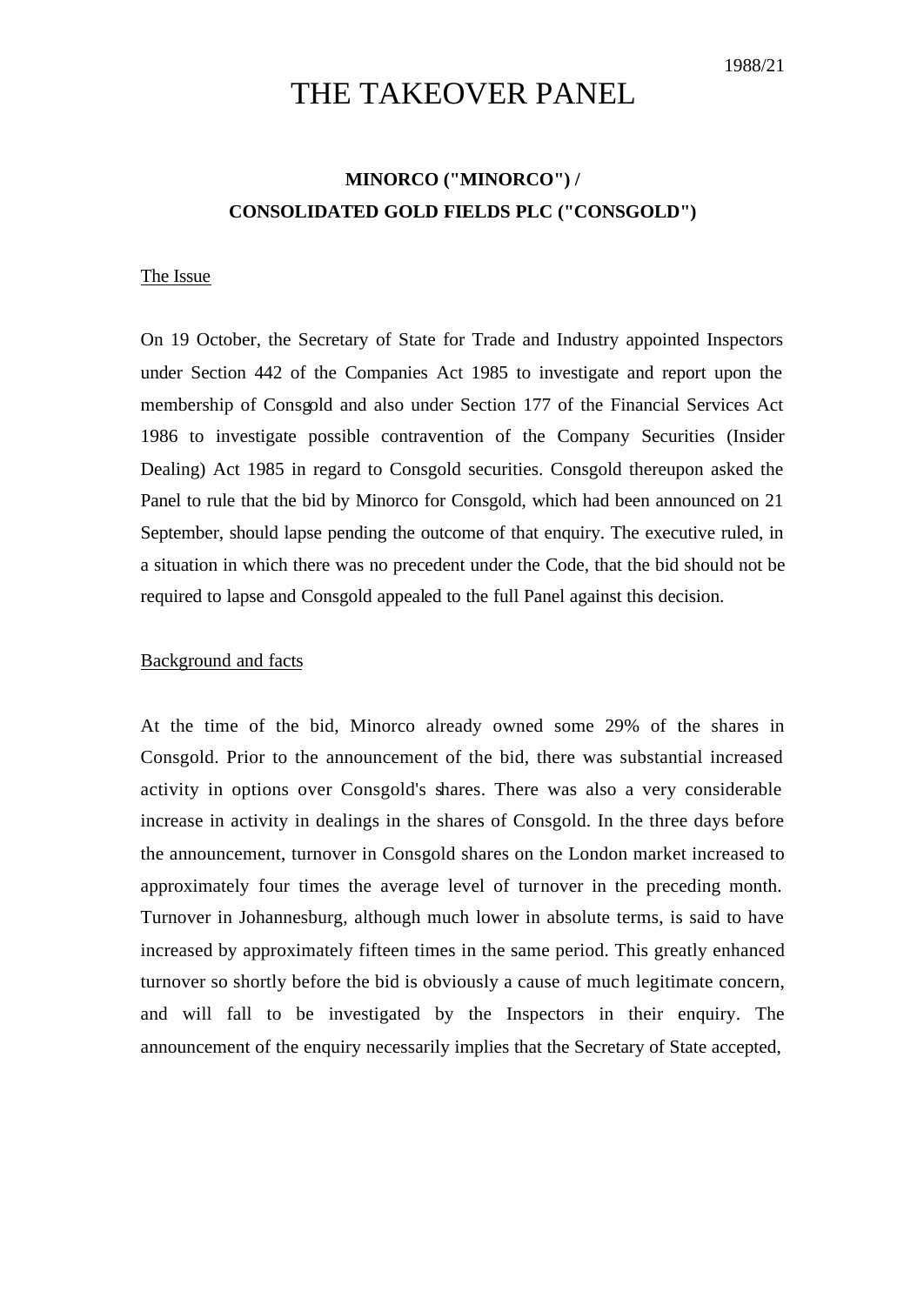pursuant to Section 177 of the Financial Services Act 1986, that "there are circumstances suggesting that there may have been a contravention of Sections 1, 2, 4 or 5 of the Company Securities (Insider Dealing) Act 1985". The parties to this appeal accepted that there was circumstantial evidence suggesting insider dealing by someone, and that it fell to be investigated with the fullest rigour. In addition to investigating whether there has been insider dealing, the powers of the Inspectors, under the terms of Section 442 of the Companies Act, extend to the investigation of any circumstances suggesting the existence of an arrangement or understanding, which is relevant to the purposes of the investigation and, accordingly, the Inspectors are entitled to consider whether there have been any dealings by associates of parties to the bid. We have been informed that the terms of reference of the Inspectors expressly require them in the present case to consider whether a "concert party" exists under Section 204 of the Companies Act.

Consgold have also made representations to the Office of Fair Trading, and so to the Secretary of State, that the bid should be referred to the Monopolies and Mergers Commission for consideration under the Fair Trading Act 1973. The principal concern expressed has been the effect which the substantial South African ownership of Minorco might have on the future of Consgold. We understand that the Secretary of State will rule shortly on the question as to whether the bid should be referred. The Panel's principal function is the separate one of seeking to ensure fairness to shareholders in the conduct of a bid. It is concerned to ensure compliance with the Principles of the Code and the Rules as they give effect to those Principles, and the Panel is not involved with those considerations of wider public interest which fall to be decided by the Secretary of State with accountability to the public through Parliament.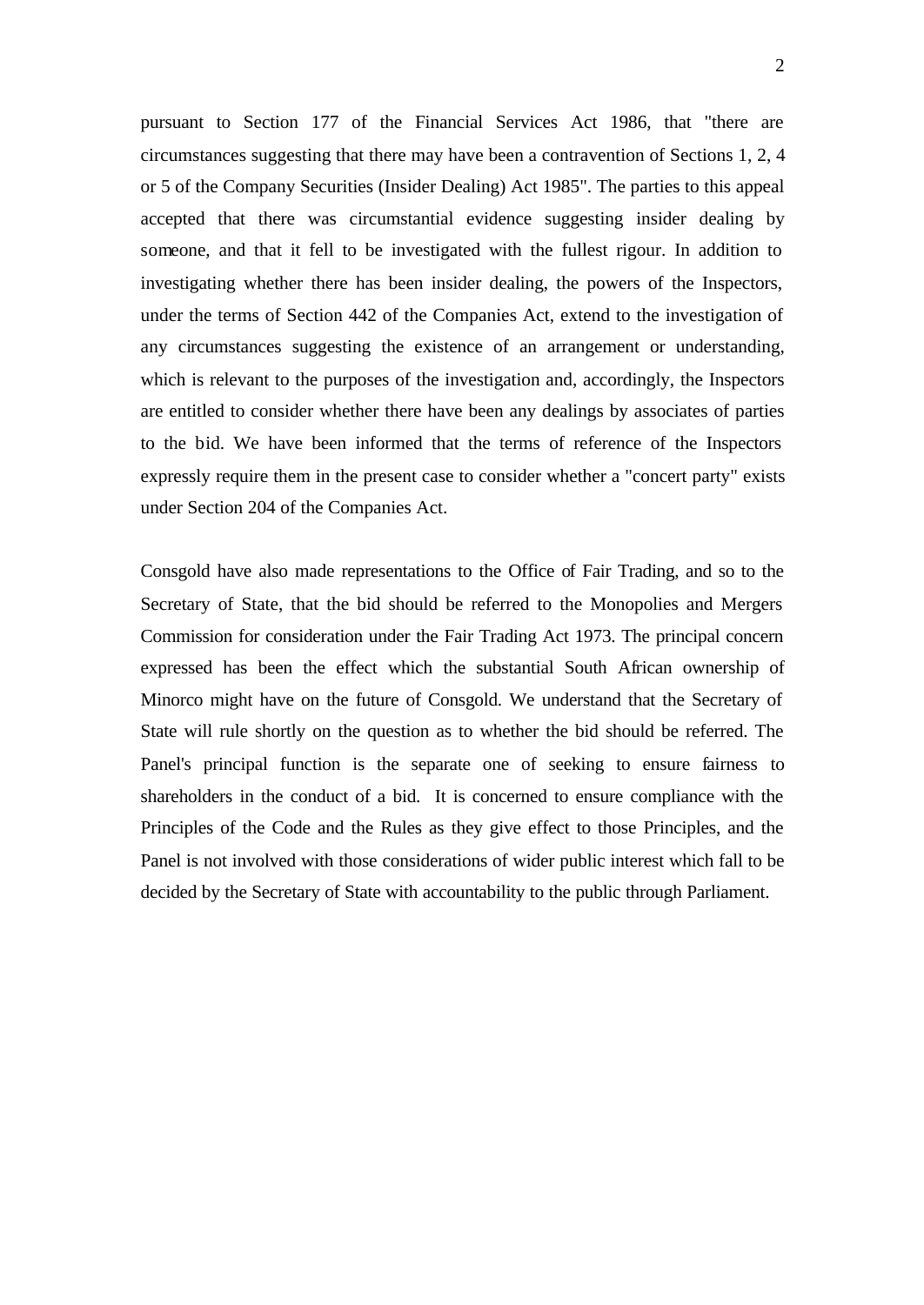#### Submissions of the Parties

The problem before the Panel is how the bid should be treated in the light of the commencement of the DTI enquiry under Sections 442 and 177. Consgold essentially submitted that the bid should be required to lapse, since it was not at present known whether conduct by Minorco or their associates had contributed to any insider dealing or whether Minorco was acting in concert with any such insiders. Minorco by contrast submitted that the establishment of the enquiry did not of itself suggest that there was any evidence of insider dealing by Minorco, or their associates, nor fault on their part. Minorco considered that it would be inappropriate for the Panel to take the serious step of allowing the bid to lapse where no breach of the Code had been established against them.

These very clearly presented submissions highlight the problem for the Panel. The Panel cannot know at the present stage what are the facts with regard to the allegations of insider dealing, and the parties recognise that these can only be investigated by the Inspectors appointed by the DTI with the benefit of their statutory powers. Yet, even before the Inspectors embark on their task, the Panel has been required to decide an issue with irreversible consequences either way.

## Considerations leading to the decision

Consgold makes no positive allegations of insider dealing by Minorco or their associates. Nor are they able to suggest positively that there is an undisclosed concert party between Minorco and their associates. Minorco has asserted in their written submission to the Panel that they have taken every step prior to and during the course of the offer to ensure that the Code has been fully complied with; that all dealings required to be disclosed under the Code were contained in Minorco's offer document dated 4 October; that no dealings in the shares or options of Consgold took place by any party acting in concert with Minorco who was privy to information about the offer; and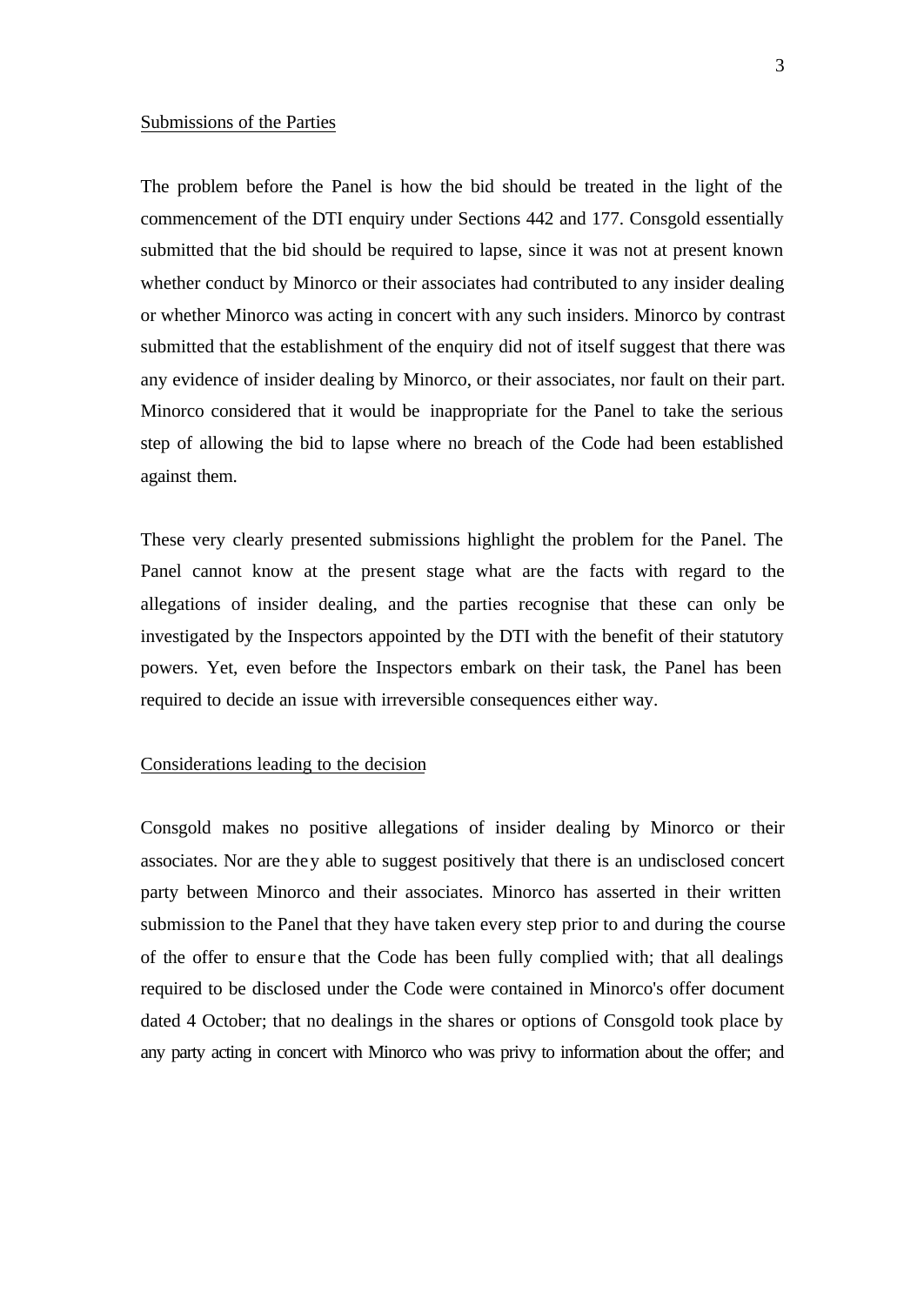that no recommendation was made by any person who was privy to information regarding the possible offer by Minorco to any other person as to dealing in Consgold securities. Minorco has also adduced supporting affidavit evidence from the following persons:

Julian Ogilvie Thompson Sir Michael Edwardes J R B Phillimore Anthony W Lea Henry R Slack

These affidavits have been lodged with the Panel.

The Panel cannot evaluate the truth or otherwise of Minorco's assertions. It must always be possible that, however distinguished the deponent, the affidavit might prove to be inaccurate. It must also always be possible that the Inspectors' report will disclose that there was an inadvertent leak from Minorco as a result of which someone unconnected with the company entered into share transactions. The Panel considers, however, that these statements and affidavits are relevant to its decision. The contents of Minorco's statements were unequivocal and, if for any reason they turned out during the course of the DTI enquiry to be inaccurate or to have been made irresponsibly, this could give rise to very serious consequences. The propriety of Minorco continuing to be listed on The Stock Exchange would no doubt have to be considered, and advisers in this country who are subject to the jurisdiction of one or other of the regulatory organisations could be required to "cold shoulder" Minorco. If affidavits were false, proceedings for perjury could follow. If Minorco or any representative was found to have engaged in insider dealing, the remedies of the criminal law are available. So if Minorco have in any way behaved improperly there are considerable sanctions available. Whilst these sanctions would not be the same as if any misconduct was discovered during the course of the bid, they would enable the regulatory authorities retrospectively to impose severe penalties for any impropriety.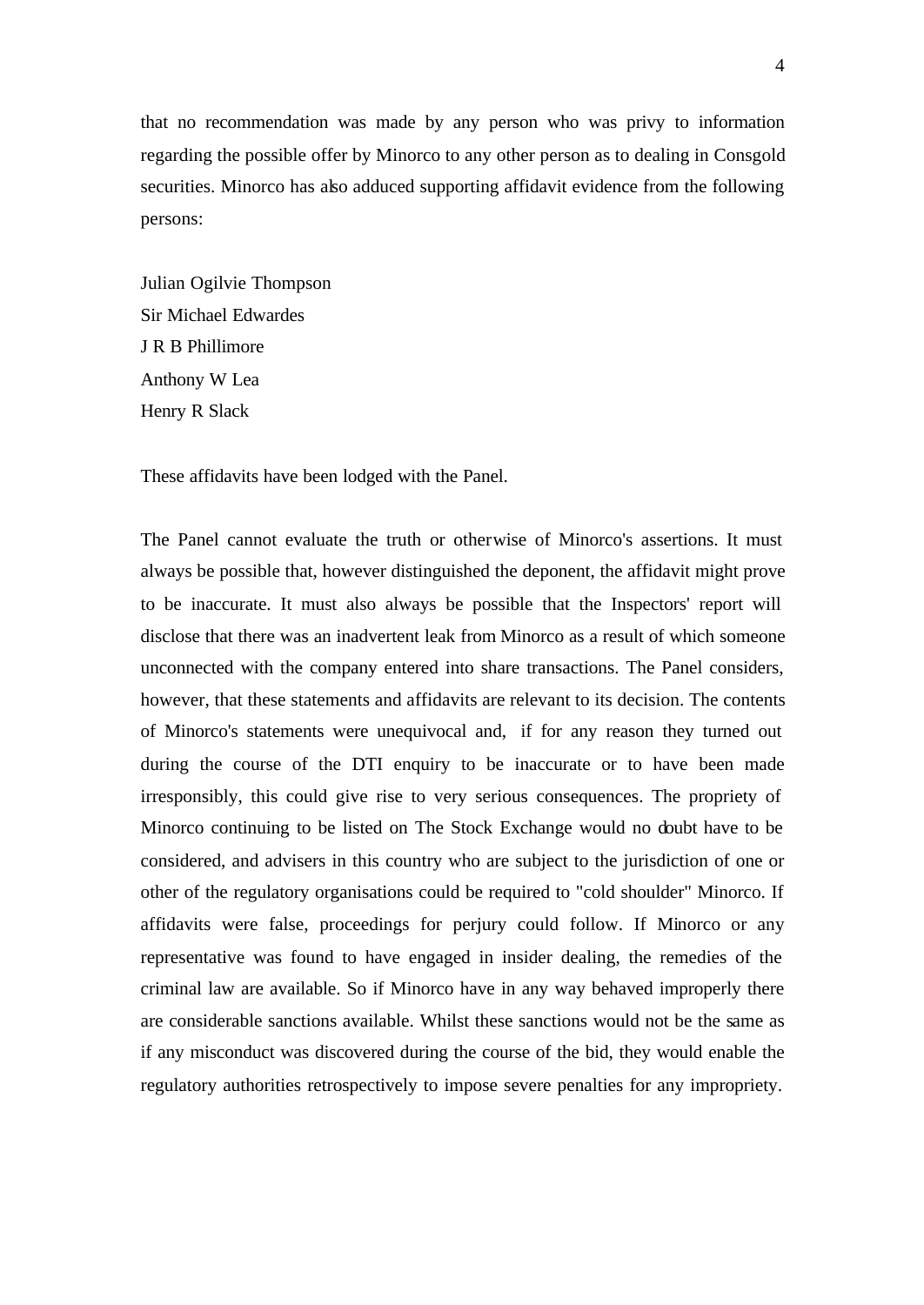Consgold suggested that the effect of the insider dealing would have been to increase the proportion of the share capital of Consgold which might be in speculative hands, and that since Minorco already own almost 30% of Consgold a holding of even a small amount by insiders could have a decisive effect. They suggested that the market may have been "destabilised" by insider dealing. The Panel is unconvinced of the strength of this argument. There are many events which can affect the commitment of shareholders before or during the takeover period. In general, all shareholders will want to get the best value for their shareholdings. At any one time a company's shareholders will always comprise a mixture of long and short-term holders. Speculation may increase the proportion of the latter, but this speculation may be caused by a variety of entirely legitimate events such as the announcement of the presence of a new significant shareholder and, not least, the announcement of an offer. It seems to the Panel therefore that a contested takeover is always likely to encourage the presence of short-term holders and that to a degree this is an inevitable consequence of listed company status. Accordingly the so called "destabilising" effect may well be the subject of exaggerated fears by Consgold and unless any insiders were proved to be acting in concert with Minorco no breach of the Code is implied.

Consgold argued that the position should be treated in the same way as when a reference is made by the Secretary of State to the Monopolies and Mergers Commission, in which case the bid automatically lapses. The Panel does not find this a convincing analogy. Where a reference is made to the Monopolies and Mergers Commission, a potential outcome is always that following such a reference the Secretary of State will decide that the bid is potentially against the public interest and should therefore not take place. To protect the position during the reference the Secretary of State has power, pending the Monopolies and Mergers Commission report, to require the bid to lapse. The Rule in the Code that a bid should lapse in such circumstances is designed to reflect the statutory provision, and is clearly sensible where one outcome of the reference may be that the bid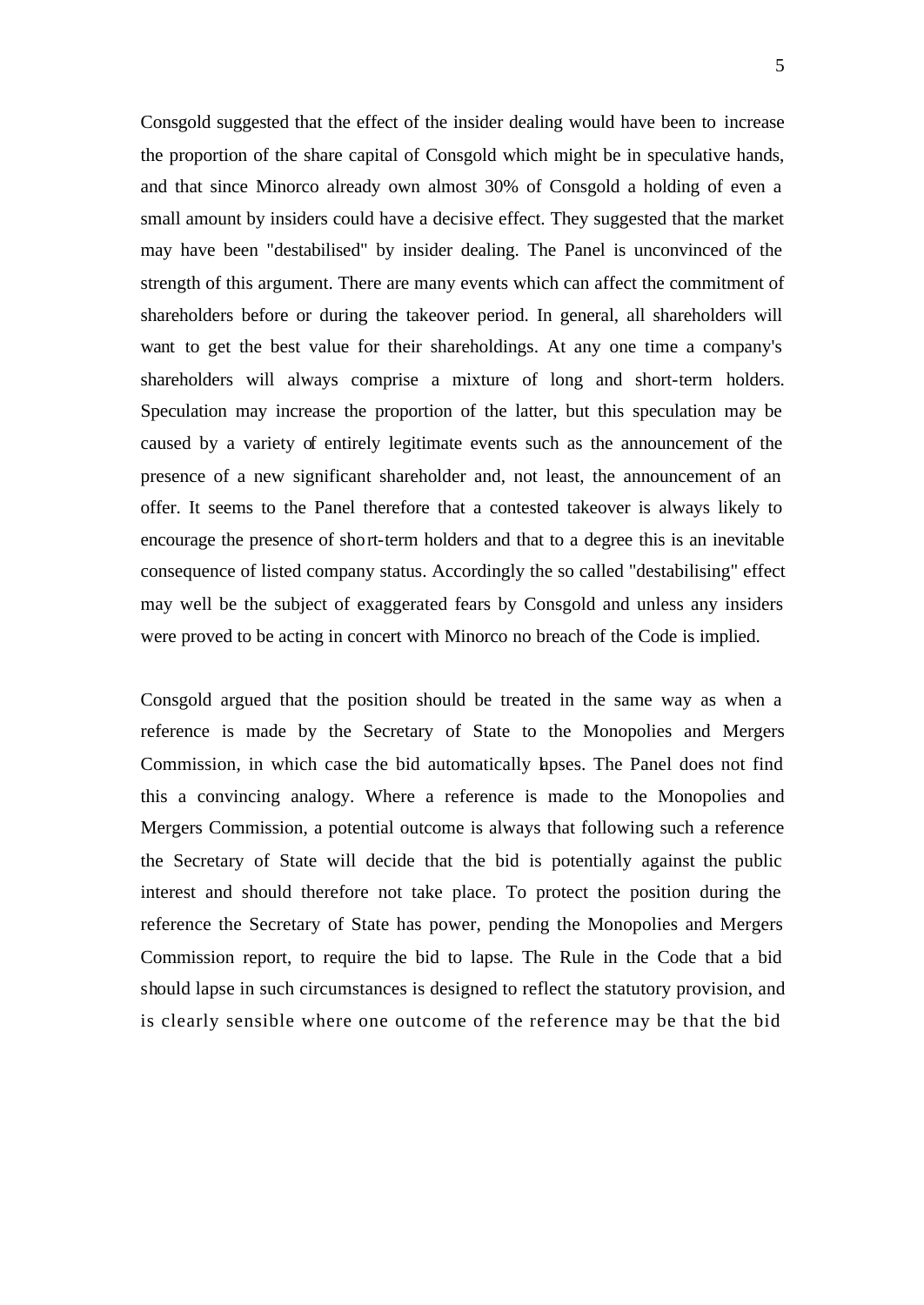is prevented. By contrast the appointment of Inspectors under Section 442 or Section 177 does not give the Secretary of State express statutory power to prevent the bid.

The Panel finds this a deeply concerning case. It is obviously undesirable for the reputation of financial markets that bids for large public companies should be conducted against the background of an enquiry into possible insider dealing. Moreover, if that enquiry were to show that Minorco or its associates had engaged in insider dealing or that there was a concealed "concert party", then control of the company would already have passed and the Code and criminal consequences could only be disciplinary. On the other hand, it would seem inappropriate to resolve the issue adversely to Minorco when the enquiry may reveal no conduct on their part which could have justified their being required to lapse the bid. Moreover, to require the bid to lapse would prevent all those shareholders in Consgold who had in no way behaved improperly from considering a bid for their company on its merits.

It is obviously unfortunate that the true factual position cannot be established speedily. But inevitably the enquiry by the Inspectors will take some time, particularly as co-operation will have to be sought from foreign regulators and attempts made to track down the identity of beneficial owners. We do not think it is either fair to Minorco or, more cogently, fair to all shareholders in Consgold, that the bid should be caused to lapse. The circumstances in which the Panel may require a bid to lapse are set out in the Rules and, whilst these are not necessarily exhaustive, great care should be taken before they are added to. In the present case, where no specific breach of the Principles or Rules on the part of Minorco has been established, the Panel does not consider that it would be justified in requiring the bid to lapse.

Consgold put forward a very much secondary contention that the Panel should preclude Minorco from buying shares in the market and impose a higher levelof acceptances than the usual 50%